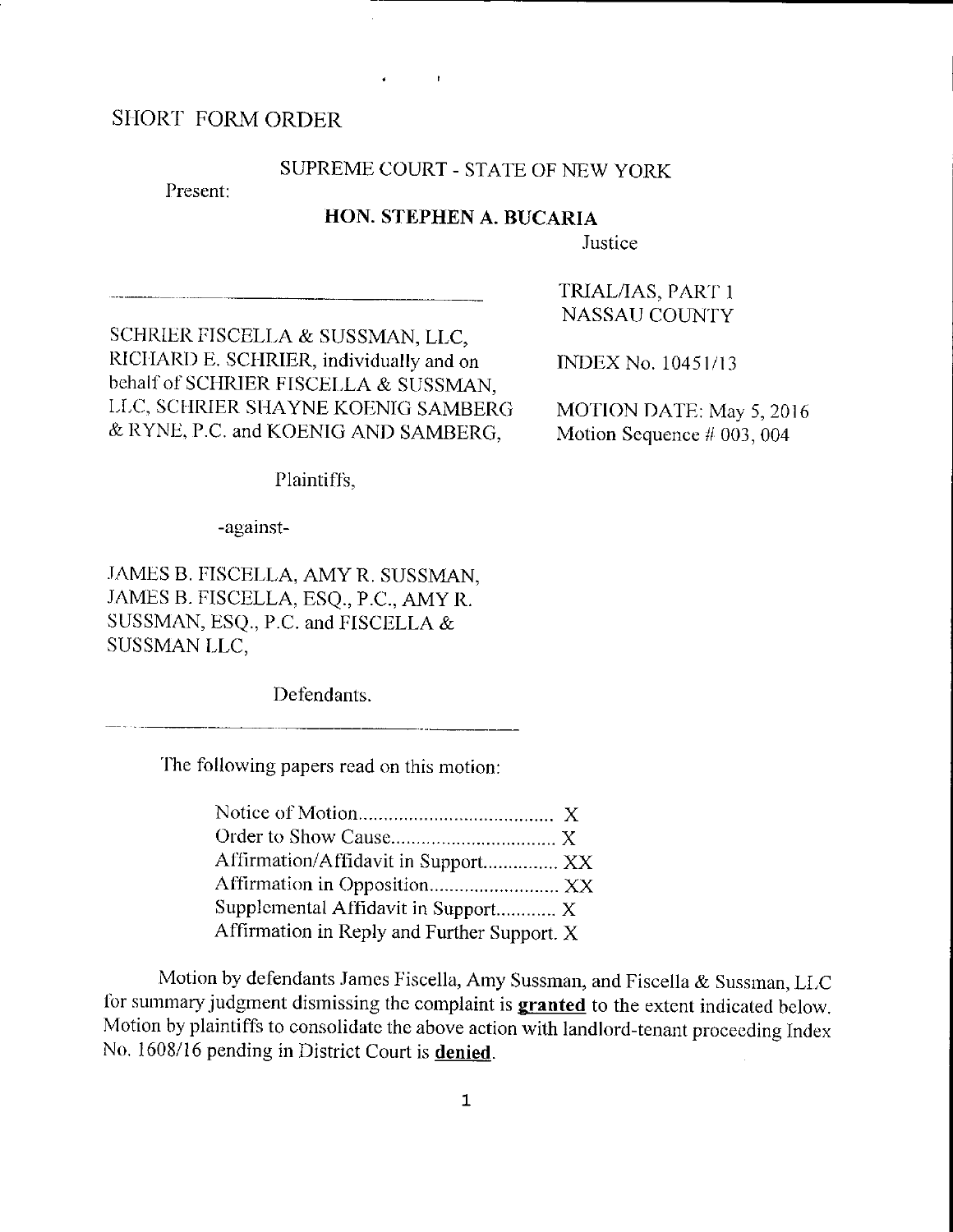#### SCHRIER FISCELLA & SUSSMAN, LLC, et al Index no. 10451/13

This is an action for breach of fiduciary duty. Plaintiff Richard Schrier is an attorney. Defendants James Fiscella and Amy Sussman are attorneys with whom Schrier shared office space in Suite 320 at 825 East Gate Boulevard in Garden City. On December 31, 2003, the parties formed plaintiff Schrier Fiscella  $\&$  Sussman, LLC for the purpose of sharing rent, overhead, and other expenses of their respective practices. It appears that the parties also assisted each other as attorneys from time to time. On March 7, 2011, Schrier, purporting to act on behalf of Schrier Fiscella & Sussman, entered into a sublease, covering two offices within the suite, with plaintiff Koenig and Samberg as subtenants (Deft's  $ex K$ ).

Plaintiffs allege that for the period 2004-2010, the parties maintained a common attorney trust account in the name of Schrier Fiscella & Sussman, LLC. Plaintiffs further allege that during this period the parties deposited all fees into Schricr Fiscella & Sussman's operating account and paid all rent and overhead expenses from the operating account.

Plaintiffs allege that commencing January 1, 2011, and continuing through April 10, 2013. Fiscella deposited legal fees into a separate bank account which he controlled, rather than into the Schrier Fiscella & Sussman operating account. Plaintiffs allege that Sussman also deposited the fees which she earned into a separate account. Schrier subsequently began to deposit fees which he earned into a separate account, allegedly with the consent of the defendants.

Around May 2011, a dispute arose between Schrier and Fiscella concerning the distribution of the legal fee earned representing a client, Robert Denenberg. Plaintiffs allege that on December 28, 2012, Fiscella withdrew money from the firm's lawyer's account without Schrier's knowledge or consent. Plaintiffs further allege that Fiscella withdrew \$17,191.48 from Schrier's account, which he deposited into the firm account, but then withdrew the funds by a check payable to Fiscella.

On April 15, 2013, Fiscella and Sussman began practicing as defendant Fiscella  $\&$ Sussman, LLC. On May 15, 2013, Schrier formed a new firm known as plaintiff Schrier Shayne Koenig Samberg & Ryne, PC. On May 22, 2013, Schrier, purporting to act on behalf of Schrier, Fiscella & Sussman, LLC subleased four offices within the suite to Schrier Shayne Koenig Samberg & Ryne (plaintiff's ex E). On June 1, 2013, Fiscella and Sussman, purporting to act on behalf of Schrier Fiscella & Sussman, LLC, assigned the main lease to the office suite to Fiscella  $&$  Sussman, LLC.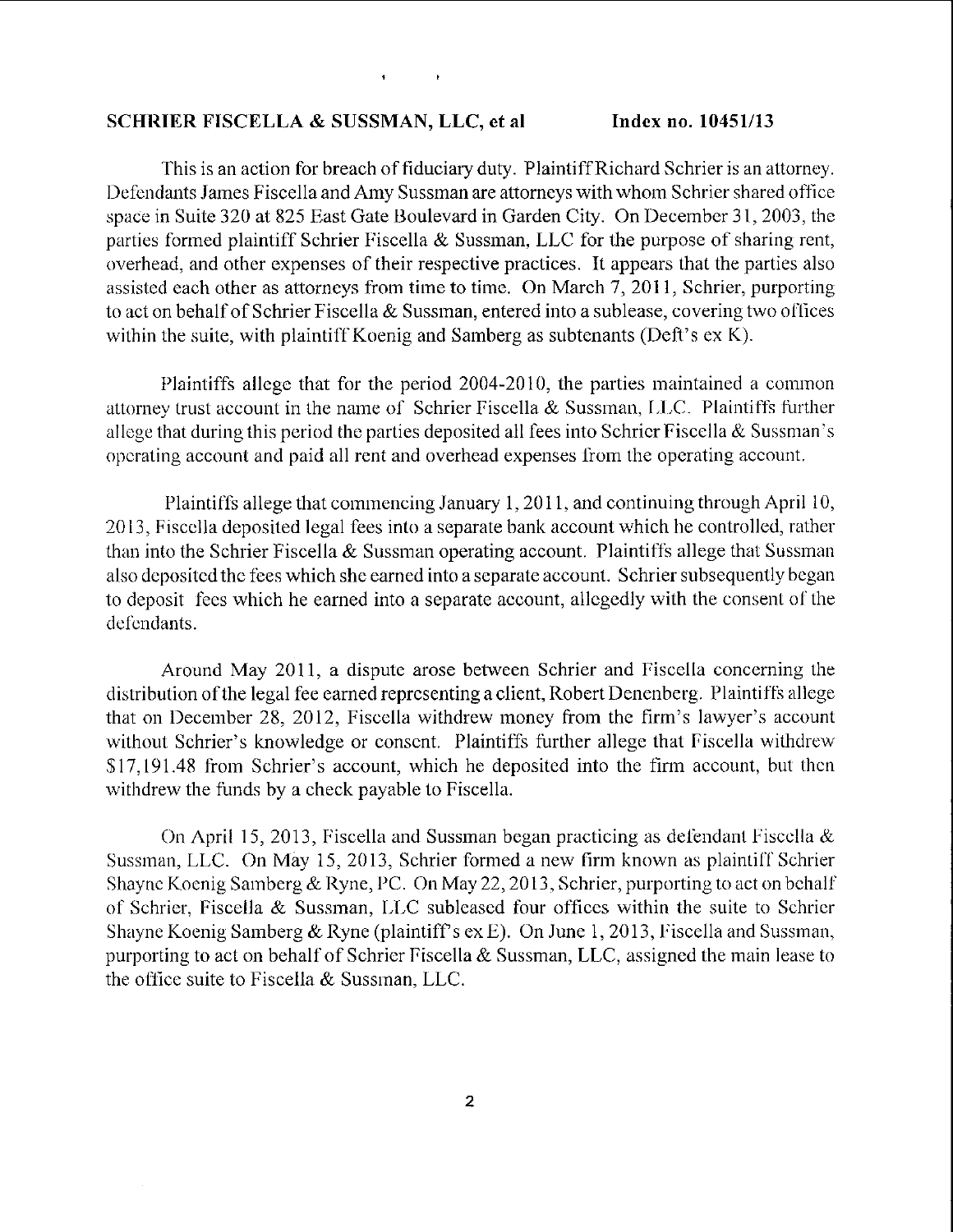#### SCHRIER FISCELLA & SUSSMAN, LLC, et al.

Index no. 10451/13

This action was commenced August 23, 2013. In the first cause of action, plaintiffs assert a claim for breach of fiduciary duty based upon unahthorized transfers from the Schrier Fiscella & Sussman account. The second cause of action is for conversion of funds from the Schrier Fiscella & Sussman account. The third cause of action is for unjust enrichment based upon withdrawal of funds from the former firm account. The fourth cause of action is for an accounting. The fifth cause of action is for a declaratory judgment with respect to ownership of firm phone and fax numbers. The sixth cause of action is for an injunction restraining interference with Schrier's telephone and fax numbers. The seventh cause of action is for specific performance of an alleged agreement with respect to disposition of the phone and fax numbers. The eighth cause of action is for a declaratory judgment as to the validity of the May 22, 2013 sublease with Schrier, Fiscella & Sussman as sublandlord and Schrier Shayne Koenig Samberg & Ryne as subtenant. The ninth cause of action is for an injunction restraining defendants from evicting Schrier, or his new associates, from the premises. The tenth cause of action is for breach of the March 7, 2011 sublease by failing to return the \$5,000 security deposit to Koenig and Samberg. The eleventh cause of action is for tortious interference with Schrier's business relations with his clients. The twelfth cause of action is for fraud.. The court notes that plaintiffs do not seek dissolution of the limited liability company, Schrier, Fiscella & Sussman, LLC. On November 25, 2013, defendants filed their answer without asserting any counterclaim.

By order to show cause dated August 23, 2013, the court temporarily restrained defendants from, among other things, interfering with the business of Schrier Shayne Koenig and Samberg & Ryne, evicting Koenig and Samberg, or assigning the lease to the premises. The temporary restraining order was vacated by this court on March 3, 2016.

Meanwhile, on September 7, 2014, Schrier filed a Chapter 11 bankruptcy petition with the United States Bankruptcy Court for the Eastern District of New York. The present cause of action was not listed on the debtor's schedule of personal property. On June 5, 2015, the bankruptcy judge converted the case to Chapter 7. On September 17, 2015, Fiscella & Sussman moved the bankruptcy court for relief from the automatic stay "to proceed in the State Court action against the Debtor to regain possession of the premises occupied by the Debtor at 825 East Gate Boulevard, Suite 320...." On October 13, 2015, the bankruptcy court terminated the automatic stay as to Fiscella  $\&$  Sussman in order for them to "proceed with the State Court action and take any and all action under applicable state law so as to assert their rights to the Property...."

By notice of motion dated March 22, 2016, defendants move for summary judgment dismissing the complaint. Defendants argue that plaintiff Schrier lacks standing to maintain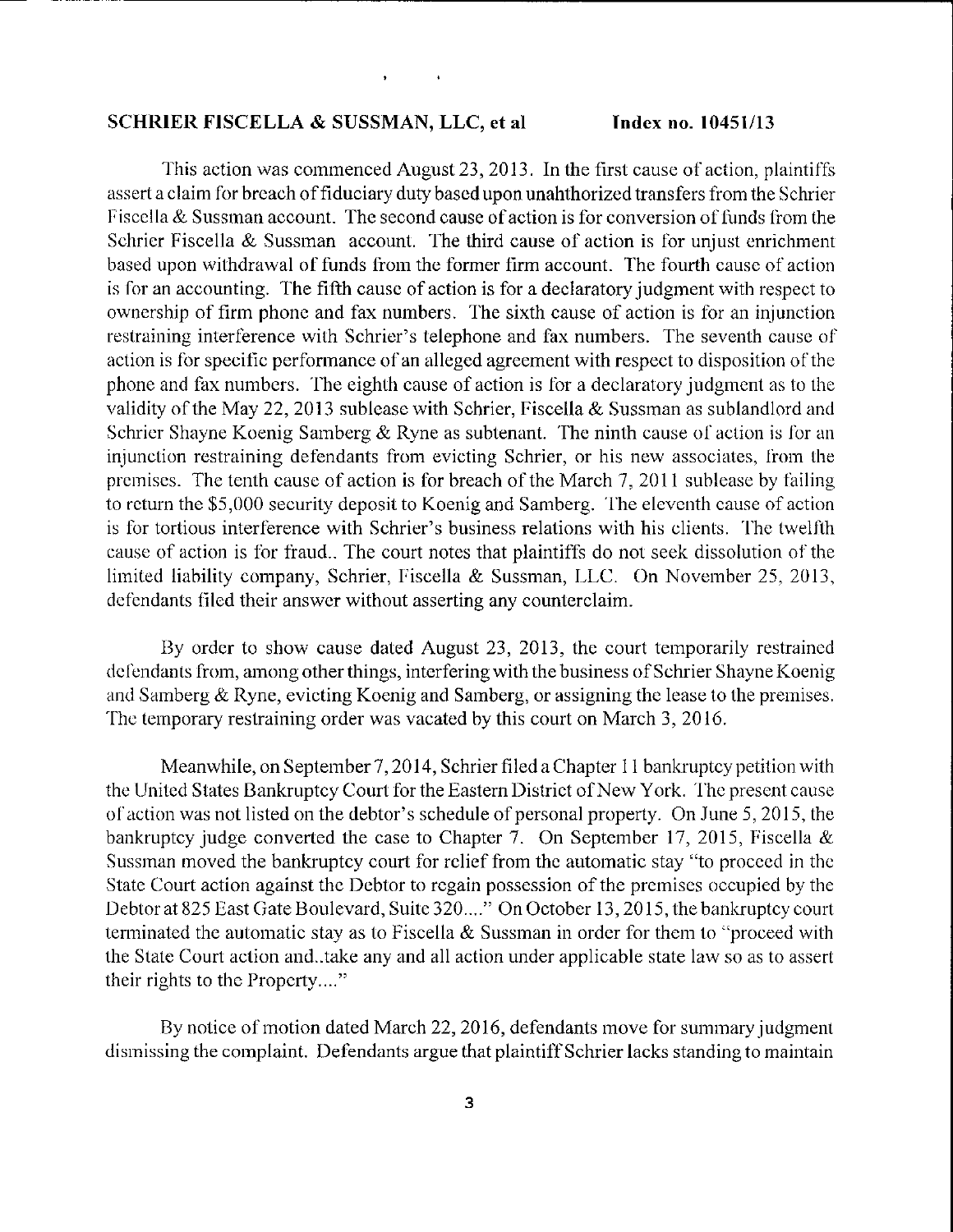# SCHRIER FISCELLA & SUSSMAN, LLC, et al Index no. 10451/13

the action because the claim vested in the bankruptcy trustee upon the filing of the bankruptcy pctition. With regard to the tenth cause of action, defendants argue that Koenig and Samberg may not seek the return of their security deposit because they are in default of the sublease by failing to pay rent to Fiscella  $\&$  Sussman. Finally, defendants argue that plaintiff Schrier cannot maintain a derivative action on behalf of Schrier Fiscella & Sussman because he failed to make a demand that the board of directors bring the action.

On March 30, 2016, Fiscella & Sussman commenced a summary non-payment proceeding against Koenig & Samberg in the landlord tenant part of District Court, Index No. 1608/16. On April15, 2016, counsel to Schrier's bankruptcy trustee stated that the trustee intended to abandon his interest in the present action (plaintiff's ex B). By order to show cause dated April 21, 2016, plaintiffs seek to consolidate the landlord tenant procceding with the above action. Plaintiffs argue that they are lawfully in possession by virtue of the May 22, 2013 sublease and are not in default because they have paid rent to the master landlord.

Pursuant to 11 U.S.C.  $\S$  362(a), the filing of a bankruptcy petition operates as an automatic stay of any action against the debtor. Since the present action was commenced by the debtor, it is not effected by the automatic stay. In view of the trustee's stated intention to abandon the action, defendants' motion to dismiss for lack of standing is **denied**.

Once dissolution proceedings have commenced, shareholders in a corporation are prohibited from engaging in self-help with respect to distribution of the assets of the corporation (Business Corporation Law §1114; Sutton v Burdick, 135 AD3d 1016 [3d Dept 2016]). As noted, no formal procceding for the judicial dissolution of Schrier, Fiscella & Sussman, LLC has been commenced. Nevertheless, once dissension had ensued, the parties should not have engaged in self dealing measures with regard to the firm's leasehold. Accordingly, defendants' motion to dismiss the eighth and ninth causes of action is granted to the extent that the court issues a declaratory judgment that the May 22, 2013 sublease and the June 1, 2013 assignment of lease are both void and of no force and effect.

Where there has been no breach of an existing contract, but only interference with prospective economic relations, plaintiff must show "more culpable conduct," such as physical violence, fraud or misrepresentation, abuse of process, or economic pressure (*Carvel* Corp. v Noonan, 3 NY3d 182, 191 [2004]). Persuasion alone is not sufficient (Id). The conduct must be directed not at the plaintiff itself, but at the party with whom plaintiff has or seeks to have a relationship (Id at 192). Schrier does not allege that defendants engaged in any wrongful conduct directed at Schrier's clients. Accordingly, defendants' motion to